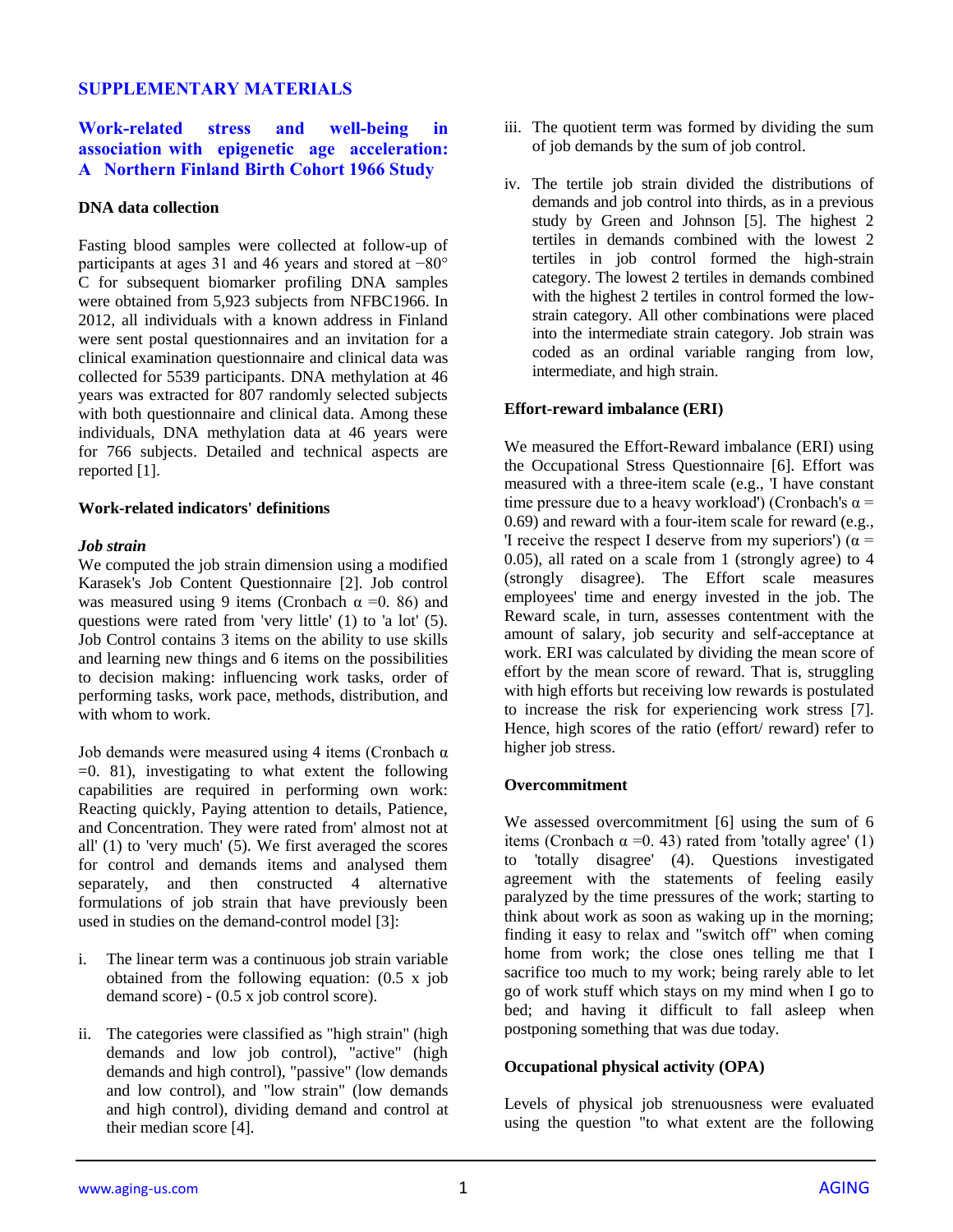tasks and postures part of your job." The participants had to evaluate the extent of certain tasks (e.g., "heavy physical work in which the body has to struggle," "lifting loads over 15 kg") and postures (e.g., "standing," "bending") in their work. The response scale was from 'not at all or very rarely' (1) to 'very often' (5). We summed and divided the scores into three groups on the basis of the tertile cut-offs: low, moderate, and high intensity [8].

### **Employment history**

From the questionnaire, we selected the question [9]: which of the following alternatives (from always continuously employed to never in gainful employment) best describes your employment history? We created two groups: the' Continuously employed' including those who answered, 'I have always been employed through my work history' and the 'at least temporary unemployed' including those who answered to have experienced occasional unemployment, more time as unemployed than as employed or never have done paid work.

# **Working hours and shift**

From the questionnaire, we selected the question 'how many hours of paid work do you do on average per week?' and we categorized in three levels: less than 31 hours per week, 31-40 hours, and more than 40 hours. And to assess when those working hours occurred, we split the answers between 'day job (06-18)' and 'evening/shift job'.

# **Work-favouring attitude**

Reflecting personal attitude and commitment towards one's work-related social role, work favouring attitude was measured using the scale introduced by Kahn and Wiener [10]. Of the original six items, five represent positive work-favouring attitudes (e.g., "Work, for me, is a calling, or a way to exercise and master gratifying skills, or a means to provide income") and one item represents a negative attitude ("Work is a necessary evil one has to do to make a living"), that was excluded (Cronbach  $\alpha = 0$ . 79). In remaining 5-item scale was used indicating the magnitude of a positive work-favouring attitude, answers ranging from 'very little' (1) to 'very much' (5) [11].

### **Work engagement**

Work engagement is obtained as the sum of the score of 9 items (Cronbach  $\alpha = 0.92$ ) using the Utrecht Work Engagement Scale [12]. We used the mean score [11] of nine items measured on a 7-point Likert-scale (e.g., "I feel bursting with energy when I am working") asking

how often the item could be endorsed by the participant (ranging from 0= never to 6=everyday).

## **Job security**

We assessed with one question the perception of job security and collapsed the four possible answers from 'very good' (1) to 'very poor' (4), in two levels 'Yes' (1 and 2) and 'No' (3 and 4).

# **REFERENCES**

- 1. Sovio U, Bennett AJ, Millwood IY, Molitor J, O'Reilly PF, Timpson NJ, Kaakinen M, Laitinen J, Haukka J, Pillas D, Tzoulaki I, Molitor J, Hoggart C, et al. Genetic determinants of height growth assessed longitudinally from infancy to adulthood in the northern Finland birth cohort 1966. PLoS Genet. 2009; 5:e1000409. <https://doi.org/10.1371/journal.pgen.1000409> PMI[D:19266077](https://pubmed.ncbi.nlm.nih.gov/19266077)
- 2. Karasek R, Brisson C, Kawakami N, Houtman I, Bongers P, Amick B. The Job Content Questionnaire (JCQ): an instrument for internationally comparative assessments of psychosocial job characteristics. J Occup Health Psychol. 1998; 3:322–55. [https://doi.org/10.1037//1076-8998.3.4.322](https://doi.org/10.1037/1076-8998.3.4.322) PMI[D:9805280](https://pubmed.ncbi.nlm.nih.gov/9805280)
- 3. Hintsanen M, Kivimäki M, Elovainio M, Pulkki-Råback L, Keskivaara P, Juonala M, Raitakari OT, Keltikangas-Järvinen L. Job strain and early atherosclerosis: the Cardiovascular Risk in Young Finns study. Psychosom Med. 2005; 67:740–7. <https://doi.org/10.1097/01.psy.0000181271.04169.93>

PMI[D:16204432](https://pubmed.ncbi.nlm.nih.gov/16204432)

- 4. Kujala V, Tammelin T, Remes J, Vammavaara E, Ek E, Laitinen J. Work ability index of young employees and their sickness absence during the following year. Scand J Work Environ Health. 2006; 32:75–84. <https://doi.org/10.5271/sjweh.979>PMID[:16539175](https://pubmed.ncbi.nlm.nih.gov/16539175)
- 5. Green KL, Johnson JV. The effects of psychosocial work organization on patterns of cigarette smoking among male chemical plant employees. Am J Public Health. 1990; 80:1368–71. <https://doi.org/10.2105/ajph.80.11.1368> PMI[D:2240307](https://pubmed.ncbi.nlm.nih.gov/2240307)
- 6. Siegrist J, Starke D, Chandola T, Godin I, Marmot M, Niedhammer I, Peter R. The measurement of effortreward imbalance at work: European comparisons. Soc Sci Med. 2004; 58:1483–99. [https://doi.org/10.1016/S0277-9536\(03\)00351-4](https://doi.org/10.1016/S0277-9536(03)00351-4) PMI[D:14759692](https://pubmed.ncbi.nlm.nih.gov/14759692)
- 7. Siegrist J. Adverse health effects of high-effort/lowreward conditions. J Occup Health Psychol. 1996; 1:27–41.